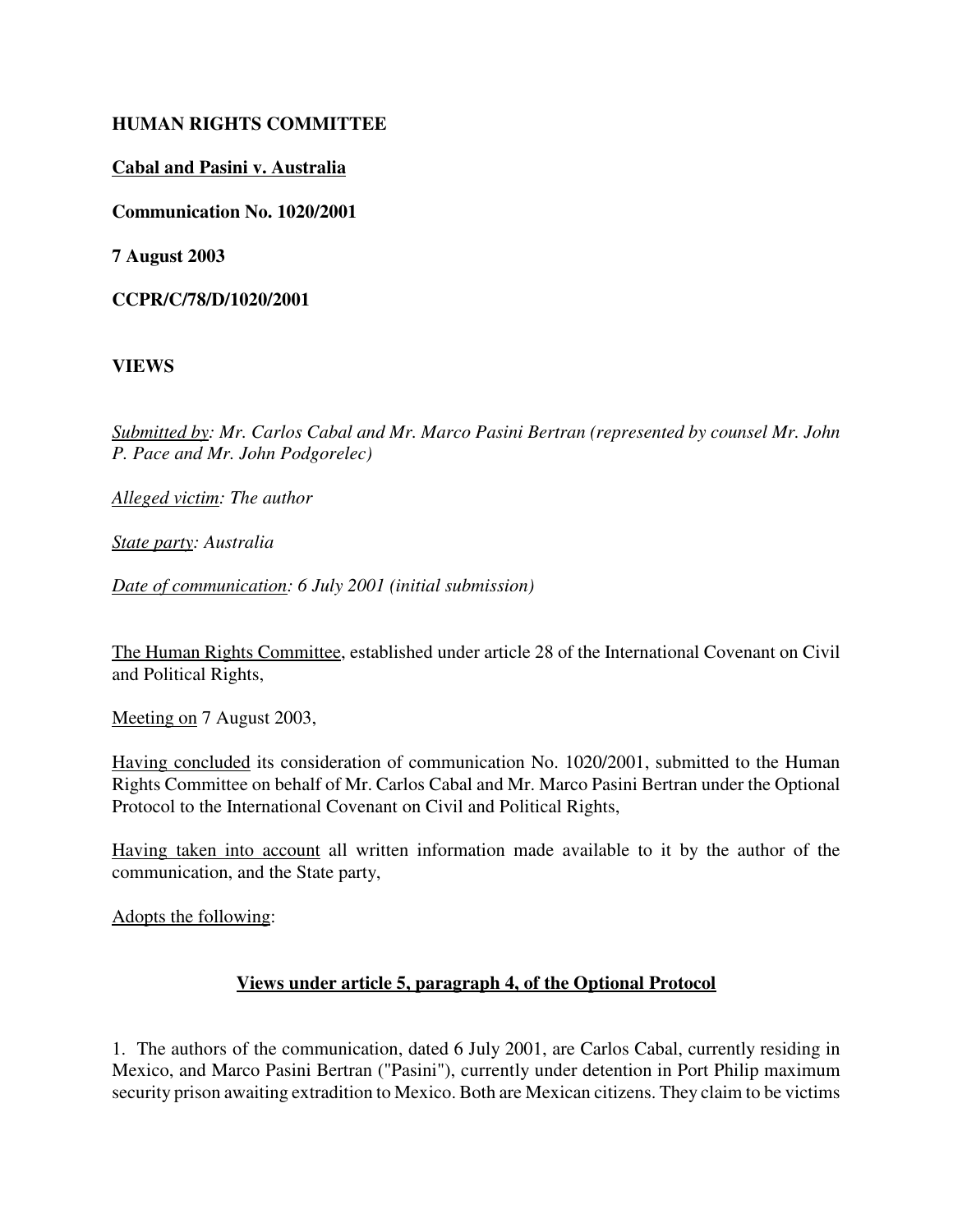of violations of articles 7, 10, paragraphs 1 and 2 (a), and 14, paragraph 2, of the International Covenant on Civil and Political Rights, by Australia. They are represented by counsel.

### The facts as submitted by the authors

### *Extradition Proceedings*

2.1 On 11 November 1998,**(1)** the authors were arrested in Australia, pursuant to *provisional* arrest warrants issued under the Extradition Act 1988 ("Extradition Act"). They were taken before a magistrate and remanded in custody at the Melbourne Assessment Centre, Victoria, where they were segregated from convicted prisoners. On 4 January 1999, they were moved to Port Philip Prison, Victoria. They were held in a transit unit for three weeks, then placed in a unit with common prisoners, and in August 1999 were moved to the Sirius East high protection unit of Port Philip Prison. From the time the authors were detained at Port Philip Prison, they were neither *segregated* nor *treated separately* from convicted prisoners.

2.2 On 31 December 1998 and 11 February 1999, Mexico filed formal requests for the extradition of Cabal in respect of a number of alleged offences relating to the operation of a bank and other offences relating to fraud, tax evasion and money-laundering. On 20 January 1999, Mexico made a formal request for the extradition of Pasini in respect of two alleged offences relating to the operation of a bank and one of concealment. On 17 December 1999, a Magistrate of Australia found the authors eligible for surrender, and warrants were signed ordering their committal to Port Philip Prison. On 29 August 2000, the Federal Court of Australia dismissed the authors' application for judicial review of the extradition proceedings. The authors applied to the full court of the Federal Court to appeal this decision. On 18 April 2001, the full court dismissed their appeal. On 7 September 2001, the High Court dismissed an application by Pasini for special leave to appeal the decision of the full court of the Federal Court.

2.3 As of 20 December 2000, Pasini was granted bail several times until his return into custody on 19 July 2001 where he remains to date. On 4 July 2001, Cabal was granted bail by the High Court but this order was set aside on appeal on 2 August 2001. On the same day, Cabal notified the authorities that he no longer wished to avail himself of the remaining recourses open to him and that he accepted extradition and return to Mexico. On 6 September 2001, he was removed to Mexico.

2.4 On 22 May 2002, Pasini requested the Minister for Justice not to issue a surrender decision under section 22 of the Extradition Act until the outcome of his *amparo* proceedings in Mexico were known. The Minister acceded to this request. In a fax dated 9 February 2003, Pasini informed the Committee that, having exhausted all appeals in Australia in respect of Mexico's extradition request, he consented to extradition, and is currently awaiting surrender to Mexico. He remains in the Sirius East Unit of Port Philip Prison.

# *The Prison Conditions and Treatment of the Authors*

2.5 Prior to his surrender, Cabal was held with convicted prisoners in the Sirius East high protection unit of Port Phillip maximum security prison. Pasini continues to be held with convicted prisoners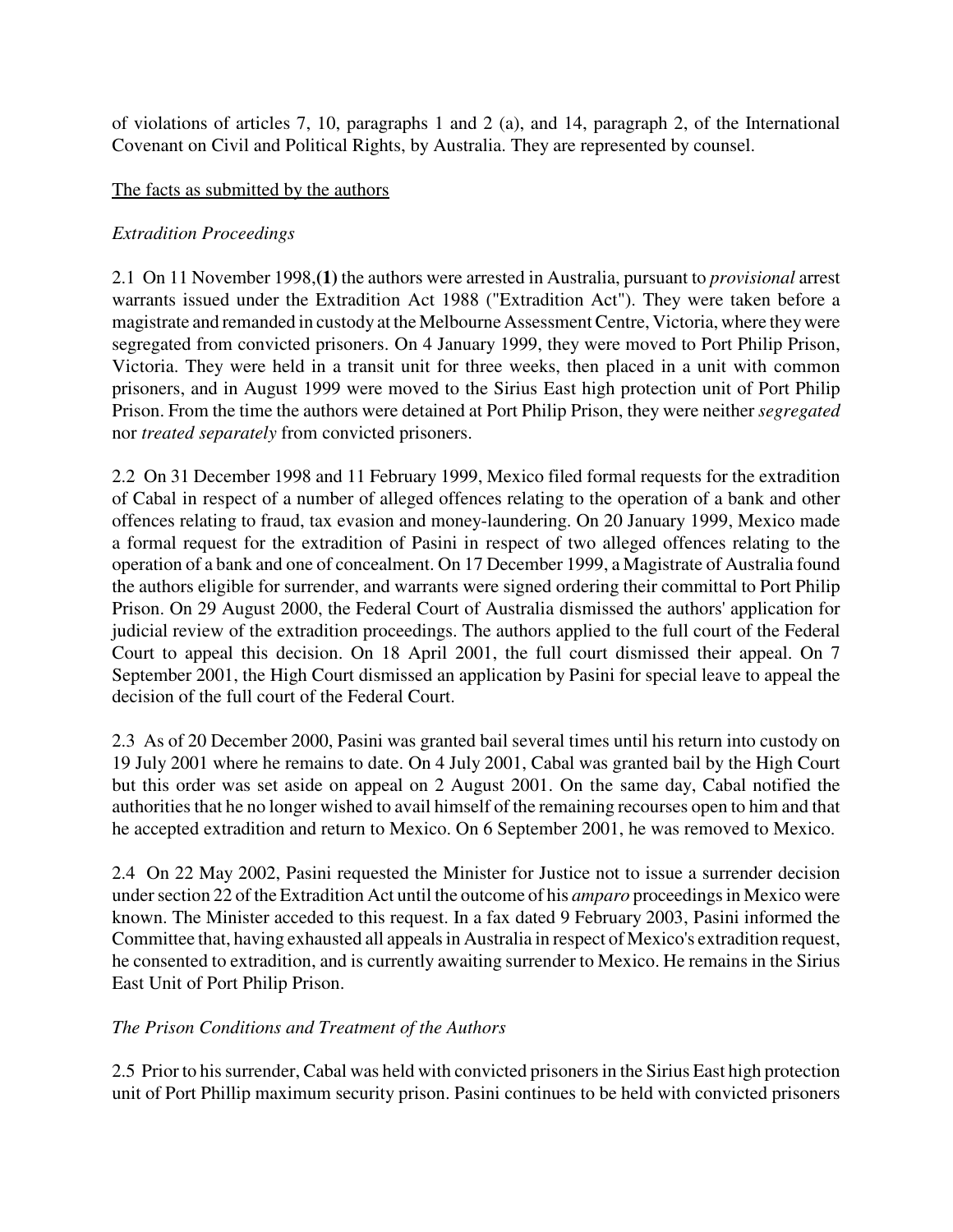in the same Unit. Port Philip is a privately operated prison, run by Group 4 Correction Services Pty Ltd. ("Group 4") and regulated by the law of the State of Victoria. The prison system in Victoria unlike in the other States and Territories of Australia - does not provide for the separate custody of persons held on remand without bail pending extradition proceedings.

2.6 According to the authors, the Sirius East Unit of the prison is populated with "convicted multiple murderers and rapists", and violence in the Unit is common. The inmates almost always have a history of violence and drug abuse. They have been described by one forensic psychologist as "perpetrators rather than victims". There is one prisoner in the unit with AIDS, and up to 12 with Hepatitis C. Many of the prisoners suffer from communicable diseases and according to the authors in one affidavit by an inmate it is stated that as of 4 January 2000, the authors were detained with a prisoner who was "spitting blood".

2.7 There is a constant apprehension of violence and the authors refer to an affidavit of another inmate who describes various incidents in which he was sexually assaulted by other prisoners. The authors describe two incidents during which specific threats of violence were made against them. On 30 May 2000, Pasini, in the company of Cabal, was threatened with a 20 centimetre metal knife by a fellow inmate who was known for his history of drug abuse and violence. On 26 October 2000, in the exercise yard, two prisoners signalled that they wished to speak to Cabal and approached him. They were intercepted by prison officers who searched them, only to discover that one of them was carrying a pair of scissors.

2.8 The treatment afforded to the authors was, and with respect to Pasini is, not different or separate from that afforded to convicted prisoners. The following description of the treatment afforded to Pasini also applied to Cabal prior to his extradition. Pasini has a "Criminal Record Number" (CRN), which he is obliged to call out every time he is asked to identify himself. He is subjected to the same daily routine as convicted prisoners, including the same restrictions on everything, from physical contact with his family to the food he eats. During industrial relations disputes which result in strike action, the prison is run on skeleton staff. Consequently, all of the detainees in the prison are locked in their cells for 23 hours of the day, during which they have very little access to telephones. For this disturbance, convicted prisoners have their sentences reduced by approximately 1-2 days per day of strike action. In comparison, Pasini receives no compensation whatsoever.

2.9 Every time Pasini travels from the prison he is shackled and manacled with 12/17-link shackles. He is also strip searched after each visit, and before and after he is transported to court. This means that he may be subjected to a cavity inspection more than 3 times a day. Pasini is regularly subjected to pushing and shoving and general violence by prison officers.

2.10 On 17 December 1999, the authors were placed simultaneously in what is described as a "cage" for one hour. This was about the size of a telephone booth, triangular in shape with two solid walls and the third made of metal with small round holes. There is a small built-in chair but with two persons in it there is no room to sit. **(2)**

2.11 The authors state that the Courts have from time to time expressed serious concern about their situation but did not consider that their incarceration constituted circumstances that are sufficiently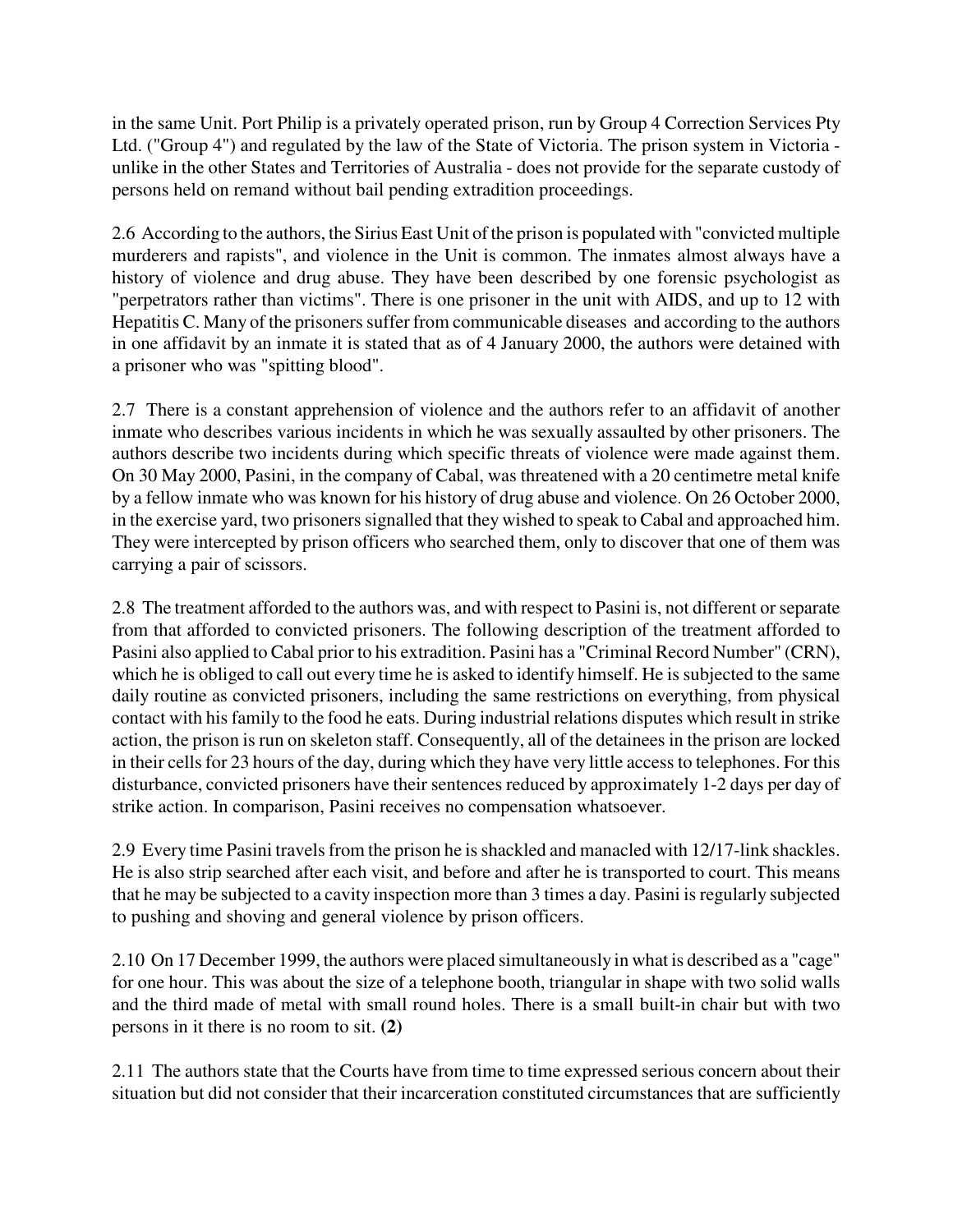special, to warrant a bail decision in their favour. **(3)** They held that the risk of flight out-weighed the negative effects that this incarceration was having on the authors.

# *Attempts made by the authors to challenge their detention*

2.12 On 8 November 1999, Cabal applied to the Federal Court for an interlocutory injunction restraining the Minister for Justice and Customs and the Director of Port Philip Prison from further keeping him in custody, pending consideration by the Federal Court of an appeal relating to extradition proceedings before the Federal Court. **(4)** This application was dismissed on 3 December 1999.

2.13 On 19 May 2000, the authors filed an application in the Supreme Court of Victoria for the issue of a writ of habeas corpus. On 30 May 2000, their application was dismissed. On 19 June 2000, they applied to the Federal Court of Australia for identical relief, claiming that their detention was in contravention of the Extradition Act. On 14 July 2000, the Court dismissed their application. On 28 July 2000, the authors appealed this decision to the full court of the Federal Court, which in turn dismissed the appeal. On 13 September 2000, the authors filed an application in the High Court of Australia for special leave to appeal from the judgement of the full court of the Federal Court. On 28 November 2000, this application was dismissed.

2.14 The authors attempted, through a motion dated 27 July 2000 to the Federal Court of Australia, to seek, inter alia, orders that they be released from prison and committed into the custody of the Australian Federal Police, the Victoria Police and/or the Secretary of the Department of Justice. On 11 August 2000, the court adjourned the Notice of Motion for a change of custody to a date to be determined. No further information is provided on the outcome of this motion.

2.15 On 8 March 2000, the authors lodged a complaint with the Human Rights and Equal Opportunity Commission ("HREOC"), complaining that their detention violated provisions of the International Covenant on Civil and Political Rights. On 9 November 2000, this Commission delivered its *Preliminary Findings* in which it found that the authors' detention violated their rights under articles 7, and 10, paragraphs 1, 2 (a), of the Covenant. On 23 October 2001, HREOC, after receiving additional submissions, released its final decision, finding that "the acts and practices complained of are not inconsistent with or contrary to a human right".

2.16 Since the start of the authors' detention, many letters have been written to the prison authorities on their behalf, requesting that their conditions of detention be improved.

# The complaint

3.1 The authors claim that the State party has violated article 10, paragraph 2 (a), of the Covenant, by failing *to segregate* them from convicted persons, and failing to treat them *separately* in a manner appropriate to their status as unconvicted persons.**(5)**In this regard, they refer to the Standard Minimum Rules for the Treatment of Prisoners ("SMR") and Principle 8 of the Body of Principles for the Protection of All Persons under Any Form of Detention or Imprisonment ("Body of Principles"), which affirm the principle of segregation.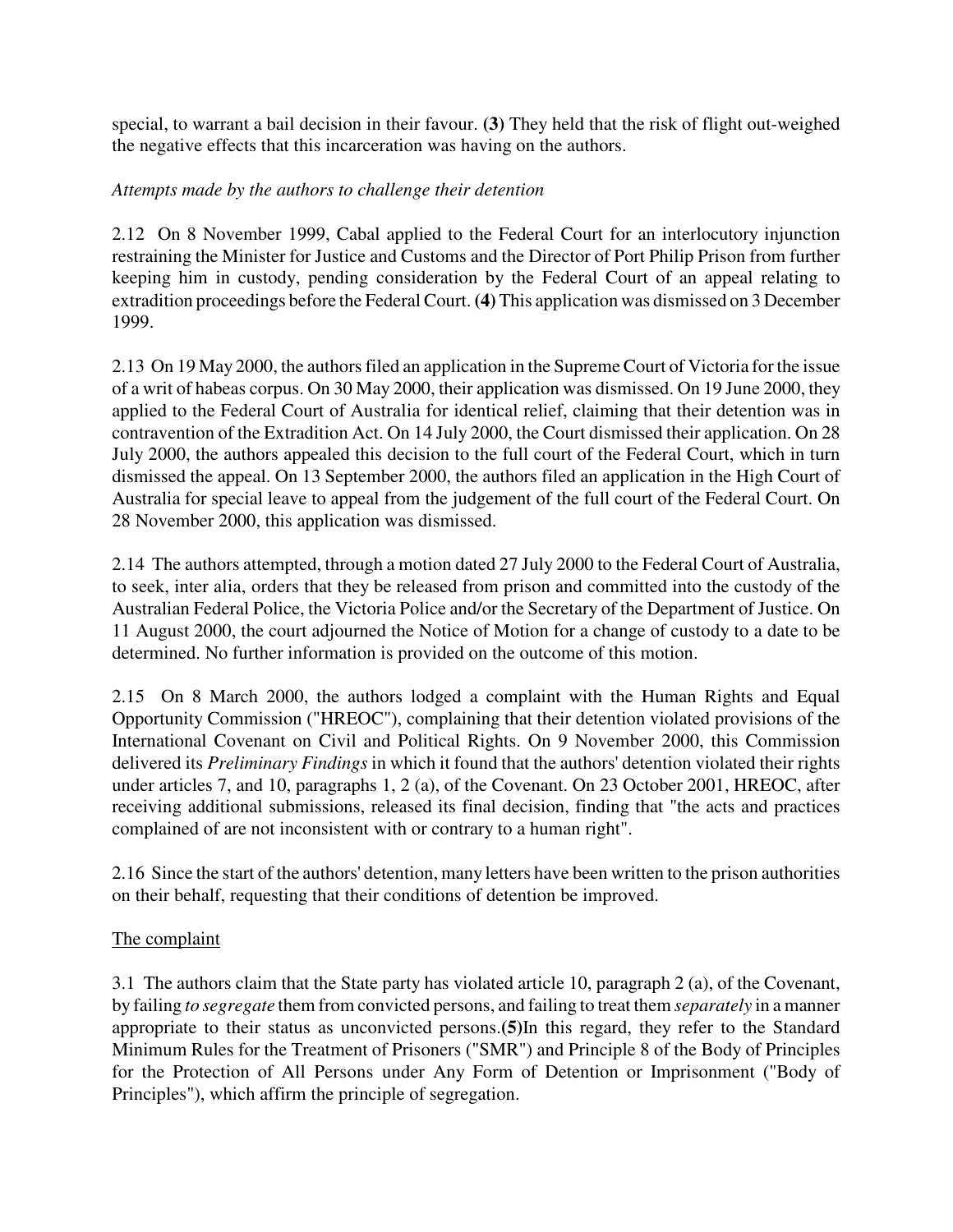3.2 On the issue of *segregation*, the authors argue that the qualification of "save in exceptional circumstances" in article 10, paragraph 2 (a), was added for the benefit of impoverished countries who could not afford to build separate places of detention. **(6)** They refer to the Committee's General Comment 21, in which it is stated that "..in order to emphasise their status as unconvicted persons who at the same time enjoy the right to be presumed innocent as stated in article 14, paragraph 2. The reports of States parties should indicate how the separation of accused persons from convicted persons is effected and explain how the treatment of accused persons differs from that of convicted persons". **(7)**

3.3 On the issue of *separate treatment*, the authors note that this element of article 10, paragraph 2 (a), is unqualified and unequivocally requires "separate treatment appropriate to their status as unconvicted persons".**(8)** They claim that "the conditions of detention of a person in preventative detention should be separate and distinct". They argue that such treatment should be consistent with the SMR (rules  $85 \& 93$ ), which describes how to implement these rules, including providing access to doctors, dentists, and legal advisers.

3.4 The authors recall that Australia entered the following reservation to article 10:

"In relation to paragraph 2(a) the principle of segregation is accepted as an objective to be achieved progressively".

They observe that this reservation only relates to the element of *segregation* and that upon ratification of the Covenant, the State party accepted the obligation of ensuring *separate treatment* of convicted and unconvicted persons. They claim that as this reservation was entered twenty years ago, it is reasonable to expect that Australia would have achieved this objective to be in full compliance with its obligations, and argue that article 26 of the Vienna Convention on the Law of Treaties stipulates the principle of performance in good faith in carrying out obligations entered into by States. The authors claim that, on the contrary, the State party has taken a regressive approach at least in its application of the principle of segregation in its prison system in the State of Victoria. They argue that the Melbourne Remand Centre which, from 6 April 1989, facilitated the segregation of convicted and unconvicted persons, reversed this policy in 1994. They also argue that there has been no policy of segregation at Port Phillip Prison, and that despite the State party's contention in its fourth report under article 40 of the Covenant **(9)**, examined in July 2000, that the Port Phillip Prison would "allow for further improvement in the separation of convicted and unconvicted male prisoners", these intentions were not followed up.

3.5 The authors claim that the conditions under which Cabal was detained and Pasini continues to be detained violates their right to be treated with humanity and with respect for the inherent dignity of the human person, contrary to articles 7 and 10, paragraph 1.

3.6 It is claimed that, because Cabal was and Pasini continues to be treated in all respects as persons found guilty and serving a sentence, they have not been afforded the right to be presumed innocent until proved guilty according to law, contrary to article 14, paragraph 2 of the Covenant.

3.7 The authors claim that "their right to health is being put or exposed to serious jeopardy", by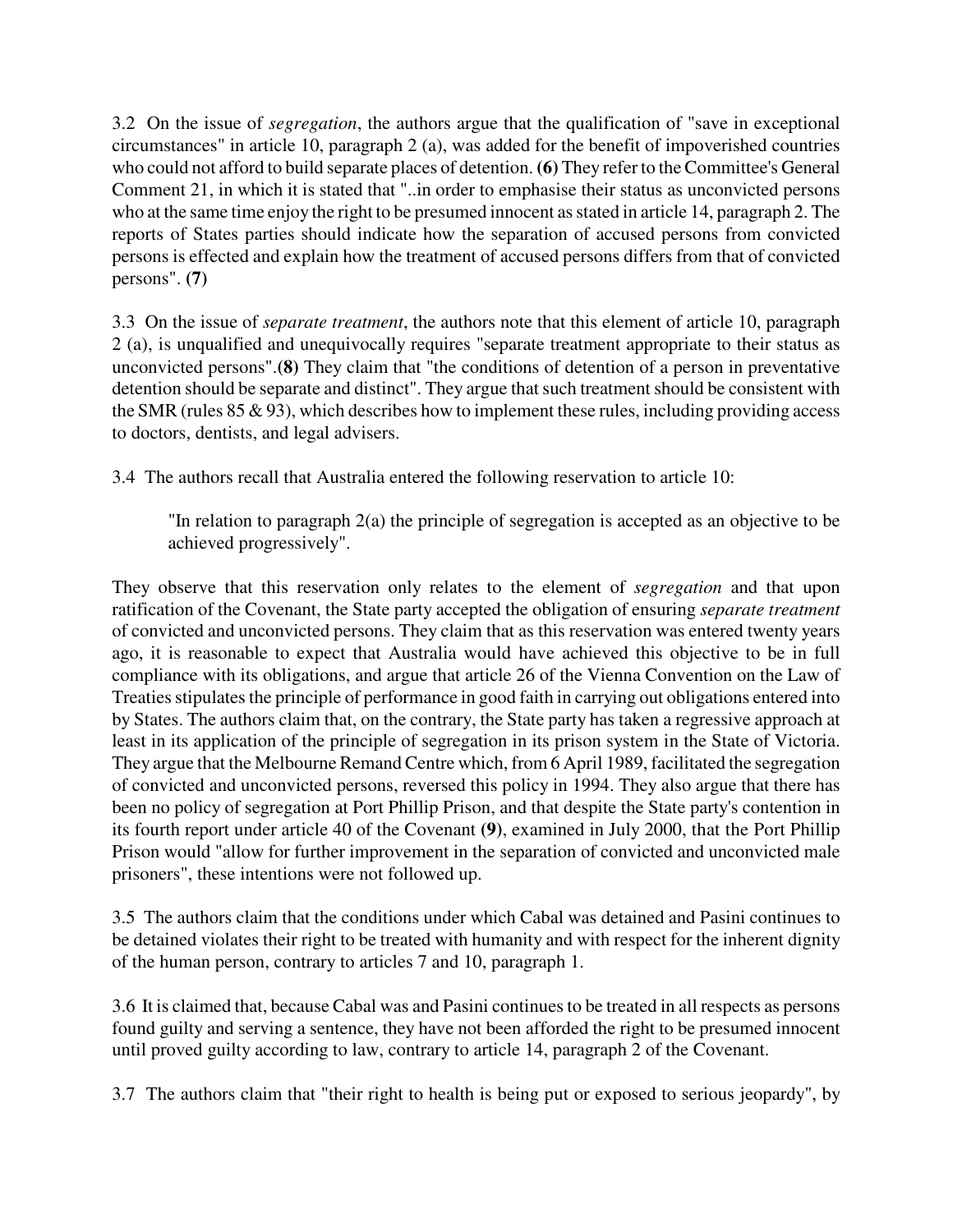being detained with prisoners who suffer from communicable diseases. They make specific reference to the prisoner who was alleged to have been "spitting blood", a classic symptom of tuberculosis. The authors also refer to an article published in an international journal on the subject, where reference is made to the Baku Declaration on Tuberculosis, which issues a warning to Governments and health authorities to take action to tackle the problem of tuberculosis in prisons. The authors claim that failing to address the problem would be in violation of article 12 of the Covenant on Economic, Social and Cultural Rights.

### The State party's submissions on the admissibility and merits of the communication

4.1 By *note verbale* of 1 October 2002, the State party commented on the admissibility and merits of the communication. It provides general information on Port Philip Prison including the fact that it is the primary remand prison in the State of Victoria, that approximately 40-50% of detainees are unconvicted remand prisoners, and that it performs a transit function in the Victorian corrections system. It submits that the Sirius East Unit houses prisoners who require protection from other prisoners within the prison. The unit contains convicted and unconvicted persons. It explains that both Cabal and Pasini were moved to Sirius East to ensure their safety, as they were believed to have been targeted for extortion in other parts of the prison and to have engaged in behaviour that put themselves at risk of becoming the victims of violent recrimination. **(10)**

4.2 The State party refers to the findings of the Working Group on Arbitrary Detention of the Commission on Human Rights, Opinion No. 15/29001 (Australia), of 18 May 2001, which concluded that the authors were not being arbitrarily detained and that the conditions of detention, alleged by the authors to pose a danger to their lives, was not a matter which fell within the mandate of the Working Group. It also referred to the urgent appeal sent to the State party by the Special Rapporteur against Torture of the Commission on Human Rights on 12 June 2001.

4.3 The State party submits that the communication is inadmissible. It argues that the authors have not submitted to the Committee any material they did not already present to HREOC, which concluded in its final report of 23 October 2001 that the State party had not breached any of their rights under the Covenant. The alleged violations of the Covenant, save for the currently alleged violation of article 14, paragraph 2, are identical both in the case before HREOC and the case now before the Committee. It argues that the Committee's findings in the case of *F, on behalf of her son, C v. Australia*, **(11)** indicate that where HREOC has concluded that an author's allegations and evidence do not reveal a violation of the Covenant, and where the author has failed to provide the Committee with information supplementary to that provided to HREOC, the communication to the Committee should be held inadmissible for lack of substantiation.

4.4 The State party submits that, on account of its pertinent reservation, the allegation of a violation of article 10, paragraph 2 (a), for failure of the State party to *segregate* the authors from convicted prisoners is inadmissible *ratione materiae*. It argues that at the 13th session of the Third Committee of the General Assembly, the practical implications of article 10, paragraph 2 (a), were considered to be of concern to a number of States. In fact, "Doubt was expressed by some representatives about the practical possibility in many countries of always segregating accused persons from convicted persons as required in paragraph 2 of the article". **(12)** There have been no objections to Australia's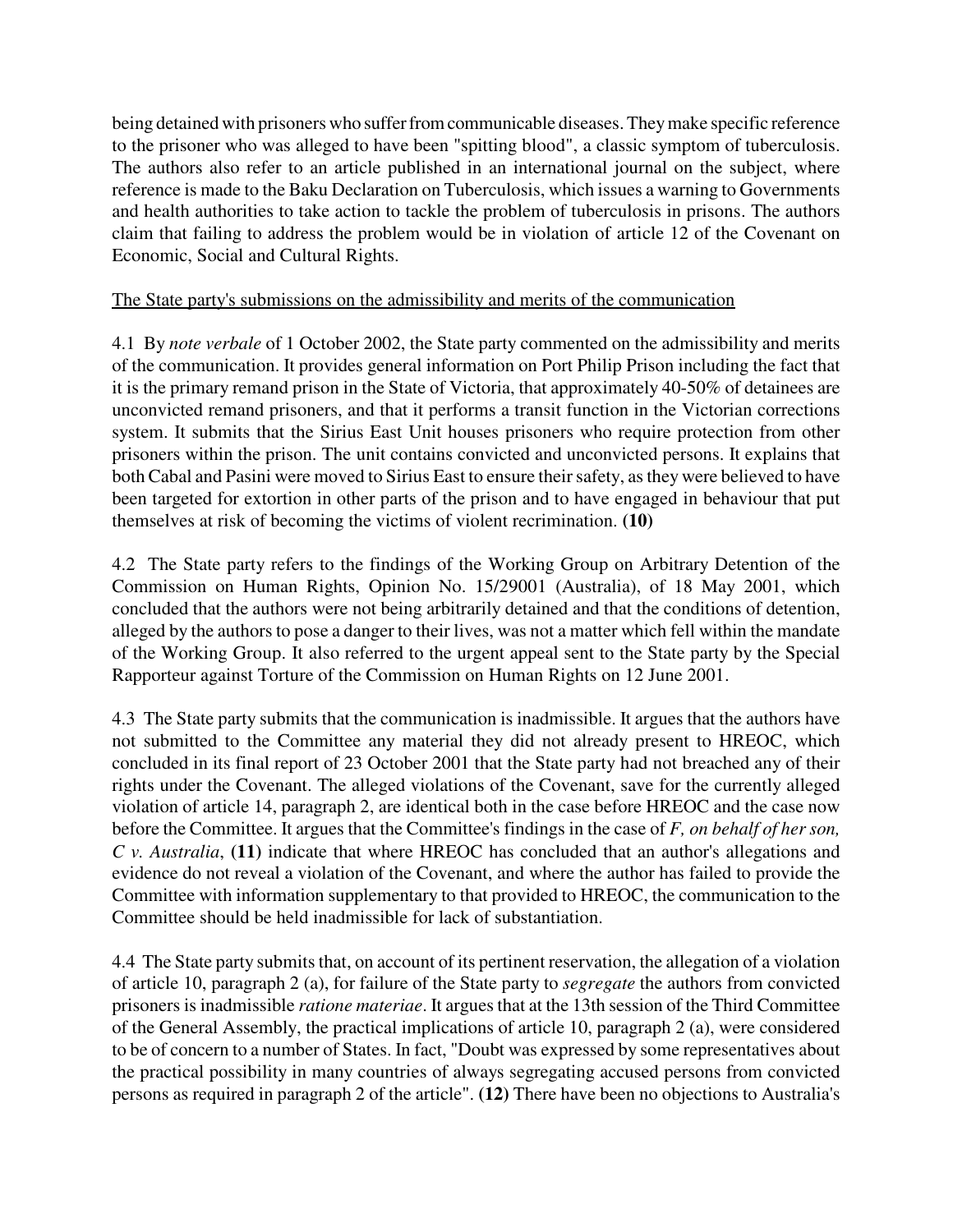reservation, and it is in accordance with the Committee's guidelines on reservations as set out in General Comment No 24. **(13)** The State party argues that Article 19(3) of the Vienna Convention on the Law of Treaties provides that where a reservation is not prohibited by the treaty or falls within the specified permitted categories, a State may make a reservation, provided it is not incompatible with the object and purpose of the treaty. The Covenant neither prohibits reservations generally nor mentions any type of permitted reservation.

4.5 The State party provides the following information on the factual circumstances surrounding the progressive implementation of segregation in prisons in the State of Victoria. A new 600 bed metropolitan Melbourne Remand Prison and a 300 bed metropolitan medium security prison will be completed in late 2004. The final location of these new correctional facilities has yet to be finalised. It refers to the explanation by the then Correctional Services Commissioner of Victoria to HREOC: "Victoria is not currently in a position to separate convicted from unconvicted prisoners. In 1989, the Melbourne Remand Centre was constructed to house all remand prisoners but within six weeks of opening, it was at full capacity, and additional remand prisoners had to be accommodated at the reception prison at Coburg. There is significant pressure on prison accommodation in Victoria. This situation is not confined to this State. While ideally sentenced and remand prisoners would be separated, in practical terms the needs of all detainees must be considered; to separate remand and sentenced prisoners in all cases would essentially require a duplicated prison system with all tiers of security and special needs facilities available for remand prisoners. [I]t balances this objective [segregation] with other factors that directly and immediately impact on the safe custody and welfare of individual prisoners and the prison population generally. Placement decisions are reviewed periodically. These considerations must be made within the context of a prison system operating at maximum capacity".

4.6 For the State party, the fact that segregation has not been achieved does not amount to a violation of article 10, paragraph 2 (a). Progressive realisation does not mean "purely linear progress". Circumstances may arise where progress is halted and indeed reversed where, for example, budgetary constraints may make it necessary to use what was formerly a remand centre for unconvicted persons as a centre to house convicted and unconvicted persons. Temporary regression does not mean that segregation is not being achieved progressively. The State party refers to the submission of the Correctional Services Commissioner of Victoria to HREOC who argued that "merely to say (as the complainants do) that the reservation was made 20 years ago and should therefore have been achieved is to discount the challenges (such as the expanding prison population and the change in characteristics of those detained) that have faced correctional management in the last 20 years." The State party recalls the Committee's jurisprudence on the requirement of segregation under article 10, paragraph 2 (a), of the Covenant but concludes that such jurisprudence is not applicable given its reservation to article 10.

4.7 On the claim that Cabal's right to be presumed innocent was violated and Pasini's identical right is being violated, the State party submits that article 14, paragraph 2, only applies to persons facing criminal proceedings.**(14)** Although the authors had been charged with criminal offences by Mexico, they were at no time facing criminal proceedings under Australian law. Under Australian law, extradition proceedings are not criminal proceedings, and Australian courts have at no time ruled on the guilt or innocence of the authors. Rather, they have only come to a determination on whether or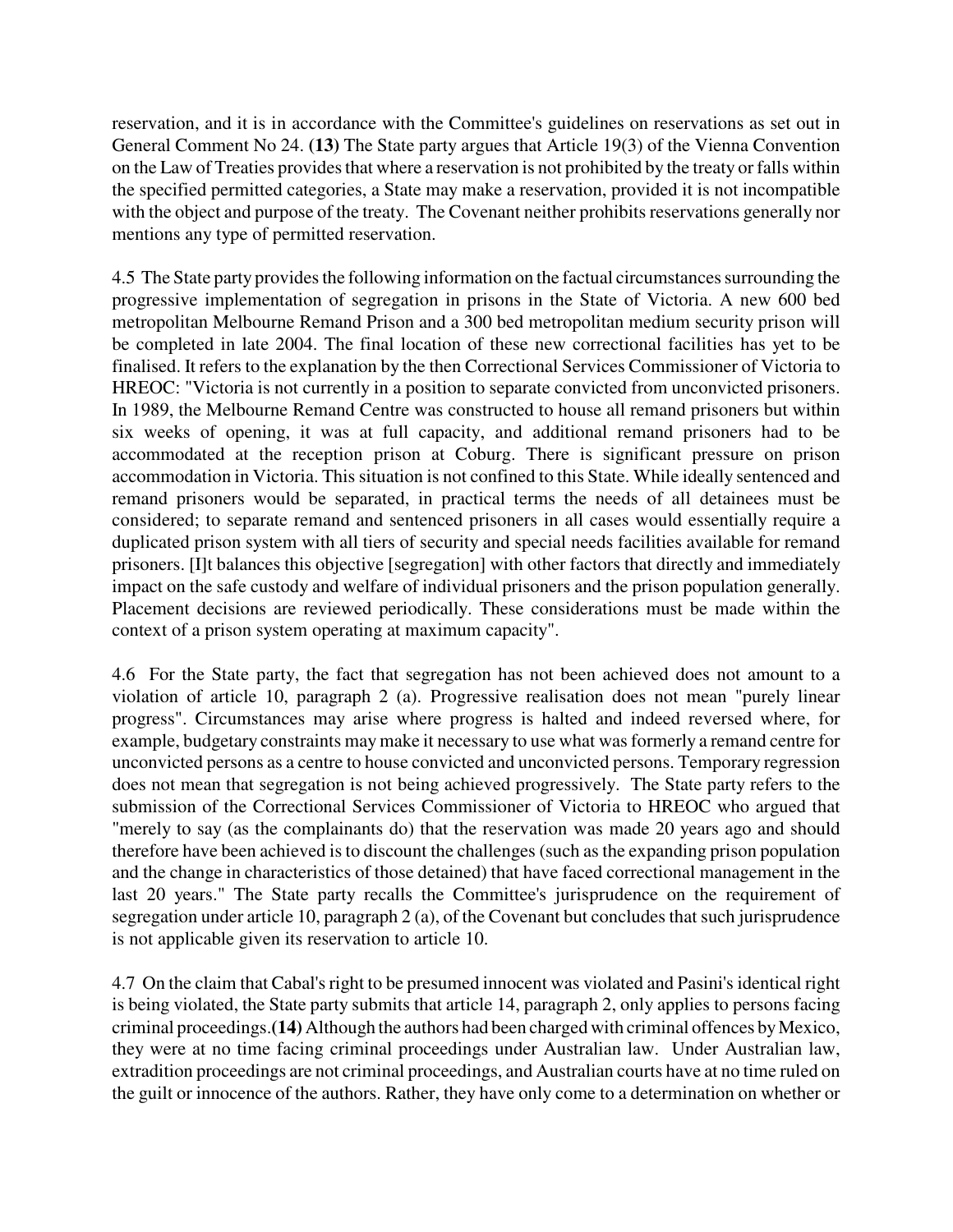not they could be extradited in accordance with the Extradition Act. The State party, therefore, submits that there is no issue arising under the Covenant in relation to any presumptions afforded to the authors under Australian law. Accordingly, this part of the communication is inadmissible *ratione materiae*.

4.8 The State party does not concede that the authors' detention may have made them appear to be guilty and submits they provided no evidence that their right to be presumed innocent was neglected by any Australian court or official. It submits, therefore, that the authors have failed to substantiate this claim.

4.9 On the authors' claim that their right to health is put in jeopardy, the State party notes that the authors do not relate this allegation to any right protected under the Covenant. It submits that there is no Covenant article which protects the right to health and that therefore an alleged violation of this right is inadmissible *ratione materiae*. Should the Committee decide to interpret a Covenant provision as protecting the right to health, the State party reserves the right to make submissions prior to the Committee's final determination of the matter. In addition, the State party submits that the authors have not demonstrated how they are victims of an alleged violation of their right to health, and provides detailed information on disease control in Port Philip Prison. In particular, it submits that the authors have not shown that they are at a real risk of contracting any diseases that other prisoners may have.

4.10 With respect to the authors' claim that the State party has contravened the Vienna Convention on the Law of Treaties, the State party submits that this claim is inadmissible as the Committee is only mandated to consider alleged violations of the Covenant and not any other international instrument.

4.11 On the merits, and with respect to the issue of *separate treatment* and the authors' reference to the SMR and Body of Principles, the State party argues that these principles are not legally binding, and therefore a failure to implement all of the recommendations therein does not in and of itself indicate a violation of article 10, paragraph 2 (a). It refers to the 1958 report of the Third Committee of the General Assembly which made it clear that the SMR, although an interpretative tool, does not bear any formal relationship to the Covenant. **(15)** It also refers to the SMR themselves which are prefaced with qualifications that imply that they are neither binding nor conclusive of prisoner rights. Also, the UN Special Rapporteur on Torture has explained that "The SMR is not per se a legal instrument, since ECOSOC has no power to legislate. Even when the General Assembly urges the implementation of the SMR, it does not do so in such a way as to suggest that its pertinent resolutions are anything more than political or moral recommendations." **(16)**

4.12 The State party submits that the authors were afforded *separate treatment* sufficient to meet Australia's obligations under article 10, paragraph 2 (a). It argues that the authors were afforded the majority of the elements of *separate treatment* of unconvicted persons suggested in the SMR and Body of Principles including, access to legal advisers, visits from family, right to wear their own clothes, housing in individual cells with their own bathroom facilities, access to their own doctors, right to purchase newspapers and books, and the opportunity, if they so chose, to work. It supports its argument by referring to the final report of HREOC, which stated, *inter alia*, that "Mr. Cabal has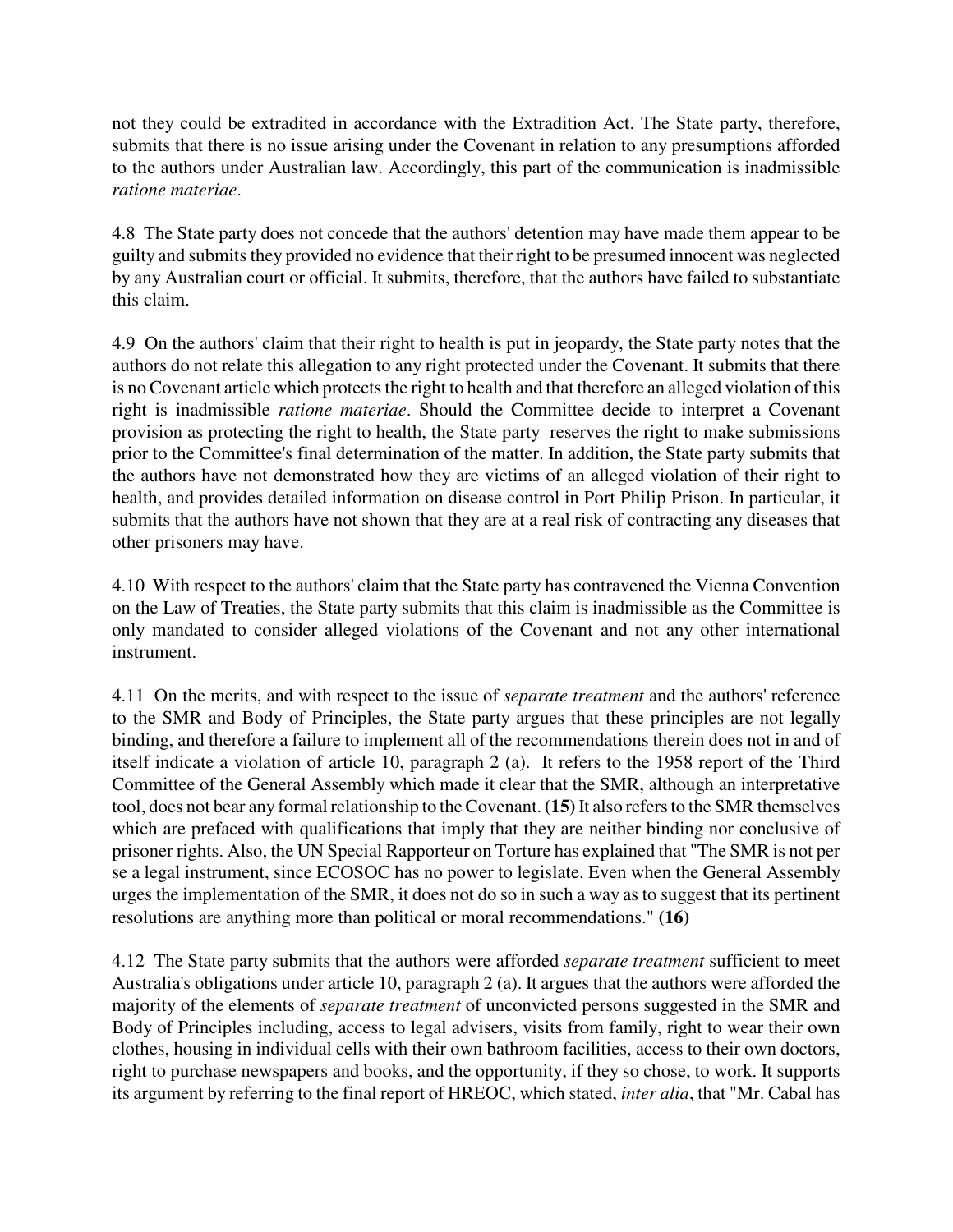made in excess of 2600 telephone calls and Mr. Pasini has made in excess of 1600 telephone calls." **(17)** 

4.13 On the allegation that Cabal's right to be presumed innocent was violated and Pasini's identical right is being violated, the State party submits that separate treatment was and is granted, in part, in recognition of the authors' status as unconvicted persons not facing criminal charges under Australian law. Therefore their detention would not have given the impression that they were guilty. The State party reiterates its arguments on admissibility, and submits that even if the authors were held in conditions that implied their guilt, there would have been no effect on the outcome of the actual criminal charges facing them in Mexico.

4.14 The State party denies that the authors were subjected to treatment in violation of articles 7 or 10, paragraph 1, of the Covenant. It submits that, in so far as the authors allege that acts of other prisoners violate articles 7 or 10, paragraph 1, these acts, not being committed by State agents, cannot be attributed to Australia. It then refers to the final report of HREOC, dated 23 October 2001, which found that there had been no breach of either of these articles. On the authors' allegations to HREOC concerning their general conditions of detention, including the lack of adequate access to library and recreational activities, inadequate visiting rights, the nature of the work available, the difficulties in making overseas calls to lawyers and family and in having access to their own food, the State party notes the findings of HREOC that article 10, paragraph 1, would involve harsher conditions than those complained of and would not extend to cover the hardships or constraints that result from the deprivation of liberty.

4.15 On the issue of shackling, the State party submits that the SMR and Body of Principles may be used as a guide to the interpretation of article 10, paragraph 2:

Rule 33 provides that:

"...instruments of restraint shall not be used except in the following circumstances: (a) As a precaution against escape during a transfer, provided that they shall be removed before a judicial or administrative authority."

#### Rule 34 further provides that:

"The patterns and manner of use of instruments of restraint shall be decided by the central prison administration. Such instruments must not be applied for any longer time than is strictly necessary."4.16 The State party submits that the authors were shackled during transport to and from court hearings, as a result of being placed on the high security escort list because of a presumed flight risk. It refers to the submission of the then Commissioner for Correctional Services to HREOC, who explained that the assessment of the authors flight risk was made because they had: in the past evaded arrest through the use of false travel and identity documents; had access to considerable financial resources; had made payments to other prisoners; and prison intelligence had reported incidents of other prisoners offering to assist any escape in return for financial payment. The State party also refers to the comments made by a judge quoted in the HREOC report who had argued that there was a substantial risk of the authors absconding if released on bail.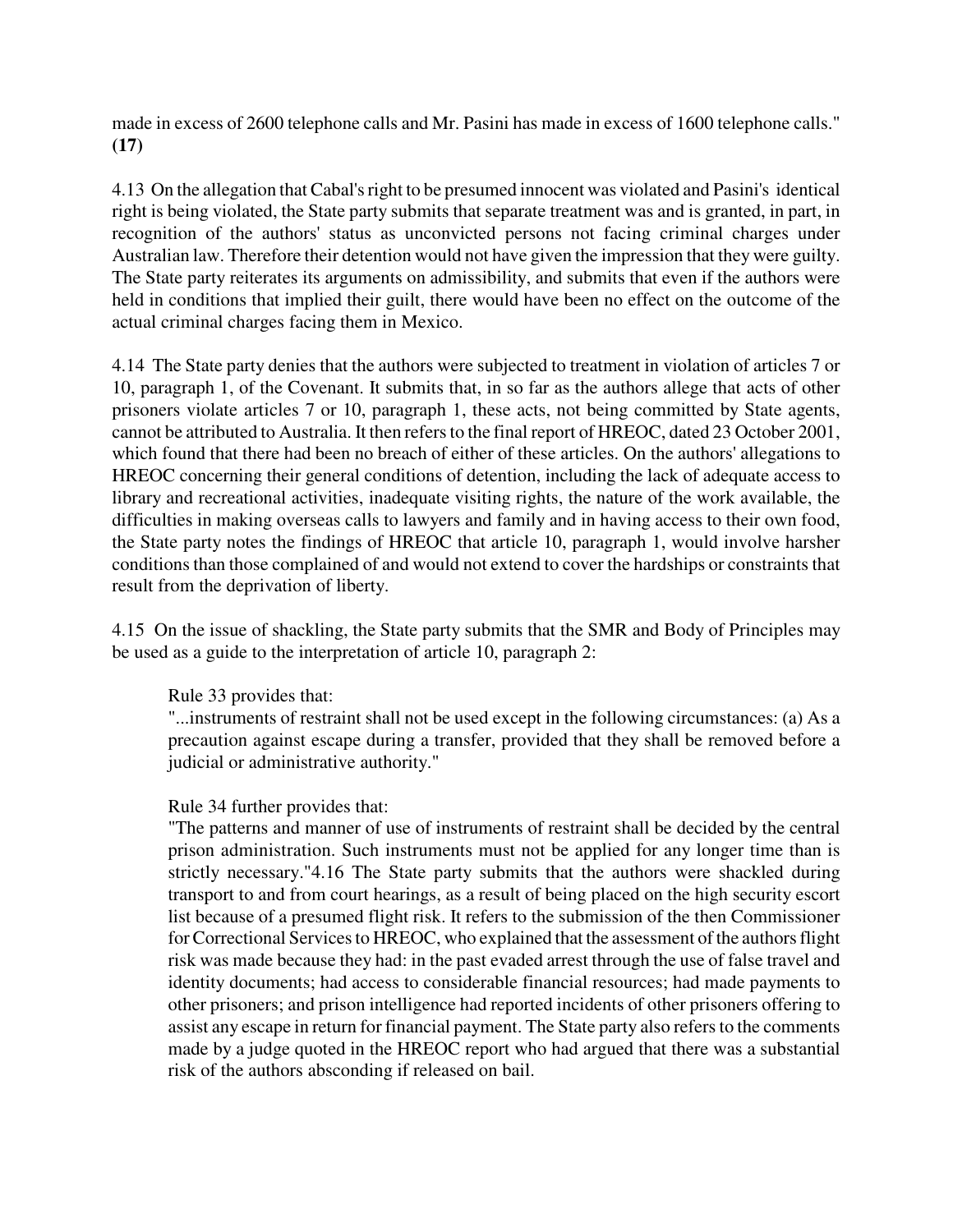4.17 The State party quotes from the final report of HREOC on the nature of the restraints used, "It is acknowledged that a 12 link shackle was used on the complainants during transport. However, since 7 January 2000, only 17 link shackles have been used. 17 link shackles provide for more leg movement for entry into the van and in general. Escort officers assist prisoners taking steps into the transport van by supporting the belt that is placed on the prisoners  $&\#8230$ ;." The State party also quotes the conclusion drawn on this issue by HREOC: "the decision to shackle the prisoners during transport was taken by the Governor in charge of SESG in response to an assessment made that the complainants were a flight risk. The decision was confirmed by the Correctional Services Commissioner on review. The shackling is only used in connection with transportation. It is unfortunate that the Governor has assessed that such restrictive restraints should be applied to the complainants. However, in the circumstances I am of the view there is no breach of articles 10(1) or 7 in relation to the issue of shackling."

4.18 On the issue of the detention of the authors' in a "cage", HREOC received evidence that the authors had been detained for an hour in the holding cell for in question as it was the only one available in the custody centre at that time that could accommodate both prisoners (maximum security prisoners normally being held individually). They had refused the option of being placed in separate single cells, wanting to be placed together. They could stand or sit in the cell, at worst in the alternative, and chose to stand. While there may have been discomfort, it was for a limited period and any physical or mental suffering (of which there was no evidence) was only of a temporal and minimal nature. In its findings on these submissions, HREOC considered that, even accepting that the cell was small and uncomfortable, placement therein for such a short and temporary period could not, having regard to jurisprudence, be said to amount to a breach of articles 7 or 10 of the Covenant.

4.19 On the issue of strip and cavity searching, the State party explains the procedure governing the searching of detainees as set out in the Operations Manual for each prison. The search procedure, conducted by two staff members of the prisoner's sex, is first explained to the prisoner. The search takes place in a dry, warm location, out of the sight of other persons, with a floor covering provided to stand on if the floor is not carpeted. The prisoner, fully clothed, may be asked to open his mouth, raise his tongue and remove any dentures, for a purely visual inspection. The prisoner's clothing is checked; in underclothes, the prisoner is asked to raise his arms so that the top half of his body can be examined purely visually. Upon removing underclothes, the lower areas of the body are also examined purely visually. Finally, the prisoner is asked to lift his feet for an inspection of the soles. The overall time taken is kept as short as possible.

4.20 The State party quotes from the final report of HREOC which states that "it would seem that these type of searches [strip and cavity searches] are an inevitable incident of the complainants being incarcerated in a prison. The purpose of these searches is to deter and detect the movement of unlawful drugs into the prison. Entry of drugs through the visitor reception area is of particular concern, hence the requirement that a search is conducted at the conclusion of each visit. I note that the cavity searches are visual inspections and that there is no physical intrusion." It concluded that "Having accepted that the searches are necessary for the proper and secure running of the prison and thus would seem an inevitable consequence of imprisonment I am of the view that the requirement for the complainants to undergo the searches does not breach articles 10(1) or 7 of the ICCPR." The State party submits that the authors were not singled out for searches, the searches were carried out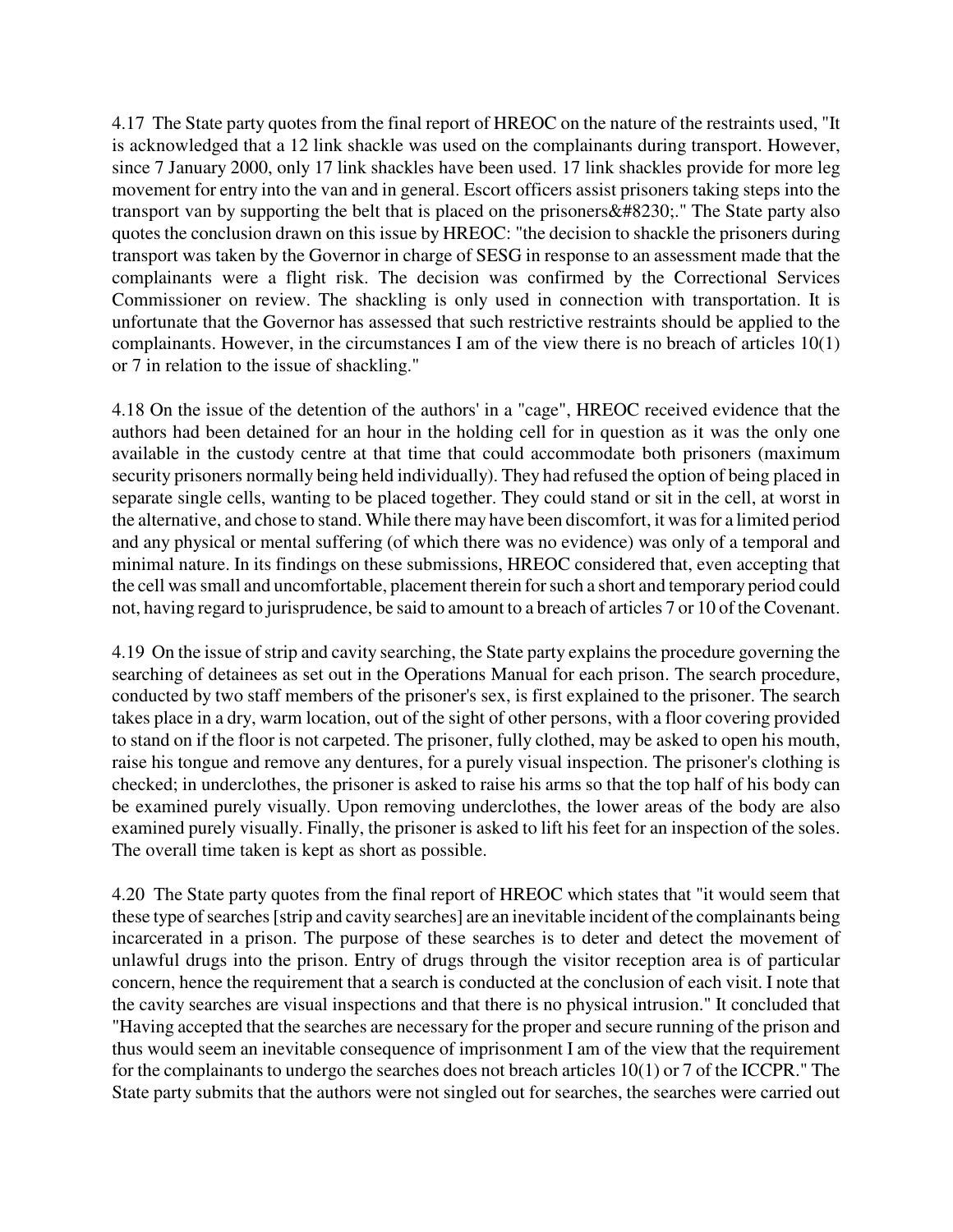in a manner designed to minimise the embarrassment to them, and were carried out only to ensure the safety and security of the prison.

4.21 The State party contests the view that there was or is a risk to the authors' physical and mental health resulting from detention. It submits that the allegation that Pasini was threatened with a 20 centimetre metal knife by a fellow inmate was investigated and found not to be substantiated. However, in the interests of the author's safety, the Director of Sentence Management moved the alleged attacker to another prison. It also submits that the affidavit, to which the authors refer, as attesting to the sexual assault of an inmate of Sirius East is unsubstantiated and that the person who made the affidavit has been unwilling to co-operate with a police inquiry.

4.22 Although the State party does not consider that any Covenant provision relates to the right to health, it does provide the following information on the merits of this claim at this point. The State party denies that the prisoner spitting blood suffered from tuberculosis. It submits that prisoners with tuberculosis in Port Philip are segregated in the in-patient facility, St Johns unit. A response from Group 4, which the State party directs the Committee to consider as part of its submission, confirms the State party's explanation. It submits that the best practice within correctional institutions is for prisoners with AIDS to be integrated in the general prison population. All prisoners, regardless of their impairment, are to be treated equally and it would be contrary to the Victorian Equal Opportunity Act to act otherwise. Given that it is not a requirement for prisoners to declare their HIV status on reception into Port Phillip Prison and given that there is no requirement that prisoners be tested for HIV on arrival, Group 4 submits that it would not be possible to maintain a segregation policy with respect to HIV/AIDS sufferers in any event.

#### Comments by the authors

 5.1 By letter of 28 January 2003, the authors responded to the State party's submission. They contest the view that the communication is inadmissible and argue that the Committee's findings in the case of *F, on behalf of her son, C v. Australia*, **(18)** are not applicable to the facts of the communication.

5.2 The authors consider that the intervention of the Special Rapporteur on Torture is important as the information was compelling enough to warrant the despatch of an urgent appeal to the State party. They reiterate their claim made before the Working Group on Arbitrary Detention, that it was the procedure itself by which they were transferred from the common prisoners unit to the high protection unit of Sirius East, that they alleged was arbitrary, as they had no opportunity to contest the reasons behind the decision. According to the authors, the Courts cannot review this procedure as they may only consider whether such detentions accord with the Extradition Act.

5.3 The authors recall that the State party's fourth report to the Committee specifically stated that "[T]he Prison at Laverton will house the majority of male remand prisoners and will allow for further improvement in the separation of convicted and unconvicted male prisoners." **(19)** This prison is Port Philip Prison which, according to the authors, could be used and was supposed to be used for the purpose of segregating convicted and unconvicted persons, including the authors, but fails to do so for policy reasons. Thus, the State party had the means and facility to accommodate the authors in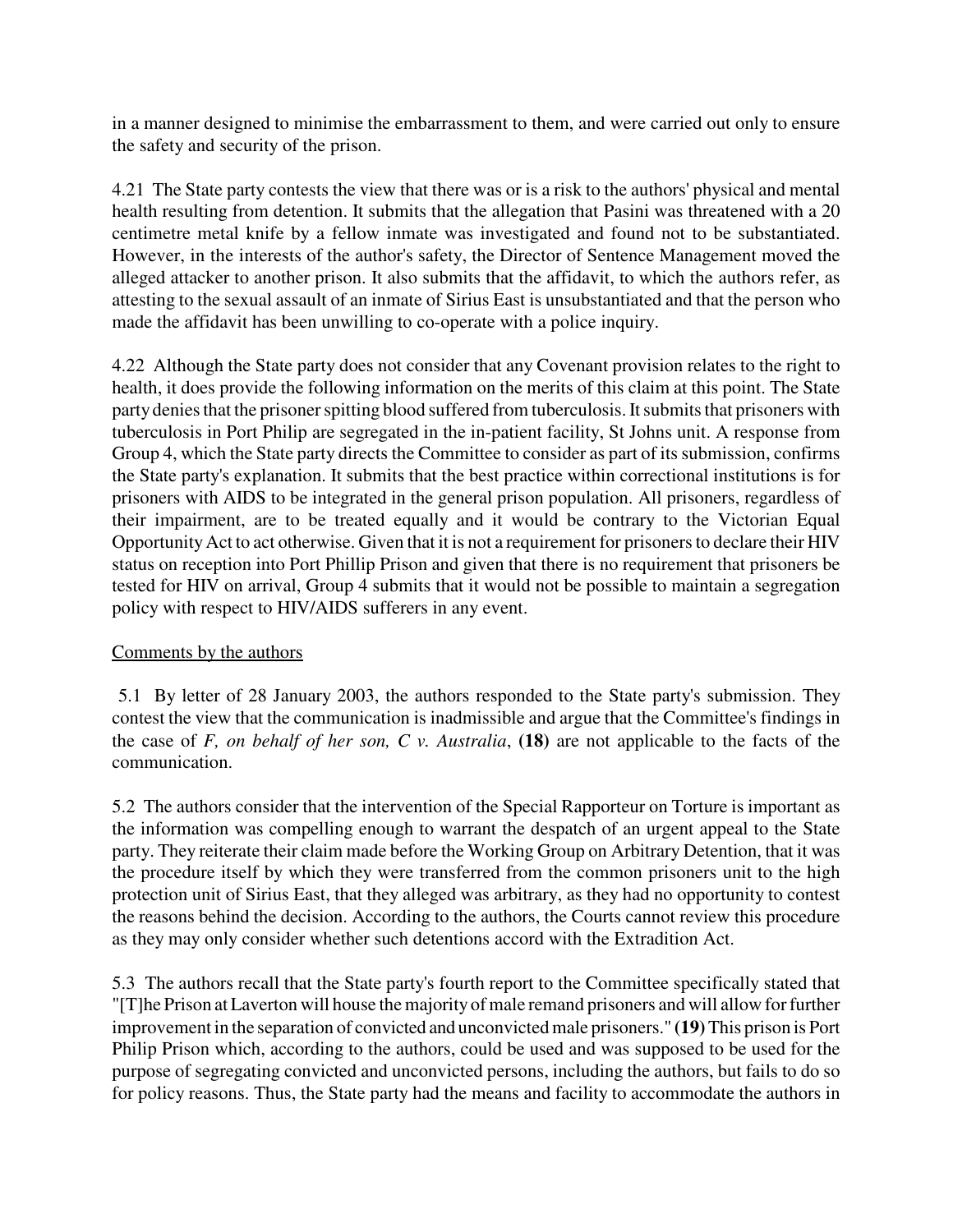a manner consistent with the provisions of article 10, paragraph 2 (a).

5.4 The authors contest the State party's argument that there were no objections to the reservation to article 10, paragraph 2 (a), and submit that the Netherlands expressed its "misgivings" about this reservation. They argue that in considering the extent and scope of the reservation, it is necessary to look at the State party's intention when making it and to take into account the Committee's views in General Comment 24, that reservations are the exception, that acceptance of the full range of obligations in the Covenant is the rule, and that they should be withdrawn at the earliest possible moment. The authors argue that since segregation is accepted as an objective to be achieved progressively it is inconsistent with the reservation to place inmates according to "management needs rather than sentencing status", as stated by the Corrections Commissioner **(20)**, when the facilities actually exist to house them separately. According to the authors, the current practice of non-segregation in the State of Victoria results from a policy introduced since the reservation was made, a policy deemed inconsistent with the intention expressed in the reservation itself and the principles set out in the General Comment.

5.5 The authors refer to the decision of HREOC which it submits is not binding on either the State party or the Committee. They do emphasise that although HREOC did not find any violations of the Covenant, it did not dispute the facts submitted by the authors, including the fact that they were subjected to threats of violence, the use of shackles and manacles, and strip and cavity searches, and that they were neither segregated from nor treated separately to convicted prisoners. The authors analyse the decision of HREOC inasmuch as it refers to the evaluation of facts and evidence of the case, to support of their argument that the Commissioner erred in his decision.

# Supplementary submissions by the parties

6.1 By *note verbale* of 24 April 2003, the State party made supplementary submissions concerning the status and effect of its reservation to article 10, paragraph 2, of the Covenant, and reiterated its earlier arguments on this issue.

6.2 A further *note verbale* was submitted by the State party on 22 July 2003. In light of the draft Views before it, prepared by its pre-sessional Working Group, the Committee decided that the State party's late submission had no bearing on the declarations of the Committee.

# Issues and Proceedings before the Committee

# *Consideration of admissibility*

7.1 Before considering any claim contained in a communication, the Human Rights Committee must decide, in accordance with rule 87 of its rules of procedure, whether the claim is admissible under the Optional Protocol to the Covenant. The Committee has ascertained that the same matter is not being examined under another international procedure of international investigation or settlement.

7.2 Prior to considering the admissibility of the individual claims raised, the Committee must consider whether the State party's obligations under the Covenant apply to privately-run detention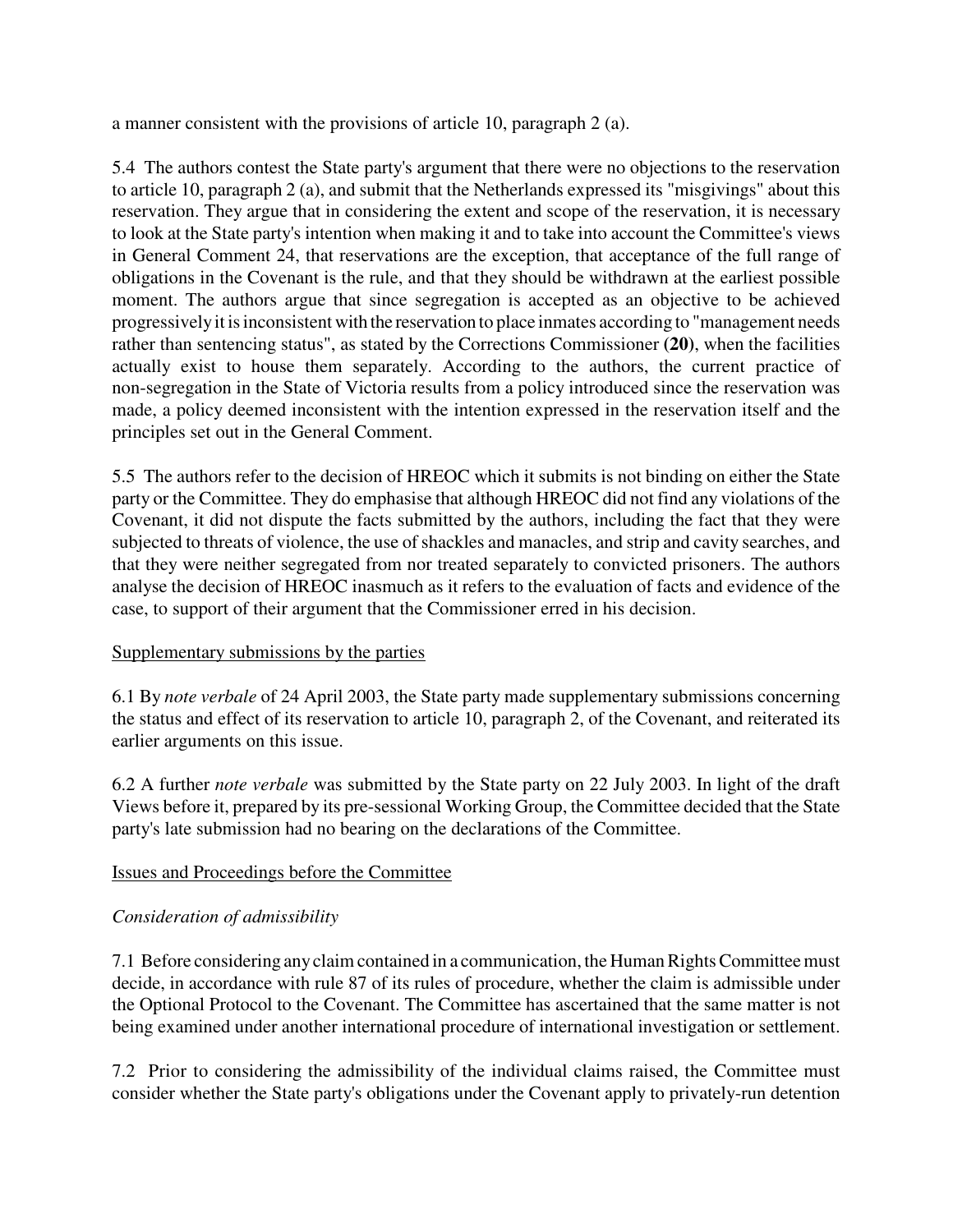facilities, as is the case in this communication, as well as State-run facilities. While this is not an argument put forward by the State party, the Committee must consider*ex officio* whether the communication concerns a State party to the Covenant in the meaning of article 1 of the Optional Protocol. It recalls its jurisprudence in which it indicated that a State party "is not relieved of its obligations under the Covenant when some of its functions are delegated to other autonomous organs." **(21)** The Committee considers that the contracting out to the private commercial sector of core State activities which involve the use of force and the detention of persons does not absolve a State party of its obligations under the Covenant, notably under articles 7 and 10 which are invoked in the instant communication. Consequently, the Committee finds that the State party is accountable under the Covenant and the Optional Protocol of the treatment of inmates in the Port Philip Prison facility run by Group 4.

7.3 The Committee notes that the State party has invoked its reservation to article 10, paragraph 2 (a), of the Covenant which states that, "In relation to paragraph 2 (a) the principle of segregation is an objective to be achieved progressively". Also, the Committee notes the authors' argument that despite the reservation this part of the communication is admissible as the reservation was made twenty years ago and it would be reasonable to expect that the State party would have fulfilled its objective to comply fully with its obligations under this article at this stage. Further, the Committee notes that both parties have made reference to the Committee's General Comment No. 24 on reservations.

7.4 The Committee observes that the State party's reservation in question is specific and transparent, and that its scope is clear. It refers to the *segregation* of convicted and unconvicted persons and does not extend, as argued by the authors and not contested by the State party, to cover the *separate treatment* element of article 10, paragraph 2 (a) as it refers to these two categories of persons. The Committee recognises that while 20 years have passed since the State party entered the reservation and that it intended to achieve its objective "progressively", and although it would be desirable for all States parties to withdraw reservations expeditiously, there is no rule under the Covenant on the time-frame for the withdrawal of reservations. In addition, the Committee notes the State party's efforts to date to achieve this objective with the construction of the Melbourne Remand Centre in 1989, specifically for the purpose of housing remand prisoners, and its plan to construct two new prisons in Melbourne, including a remand prison, by end 2004. Consequently, although it may be considered unfortunate that the State party has not achieved its objective to *segregate* convicted and unconvicted persons in full compliance with article 10, paragraph 2 (a), the Committee cannot find that the reservation is incompatible with the object and purpose of the Covenant. This part of the authors' claim is, therefore, inadmissible under article 3 of the Optional Protocol.

7.5 As to the remaining part of the authors' claim under article 10, paragraph 2 (a) of the Covenant that the State party failed to treat the authors *separately* in a manner appropriate to their status as unconvicted persons, the Committee notes that in many respects the authors were provided with separate treatment in relation to such privileges as the right to wear their own clothes, making telephone calls and being permitted to eat their own food. The Committee takes the view that the authors have not substantiated, for purposes of admissibility, that the matters in which they were treated similarly to convicted prisoners would either not be compatible with their status as persons detained pending extradition procedures, or raise any issues separate from the lack of *segregation*,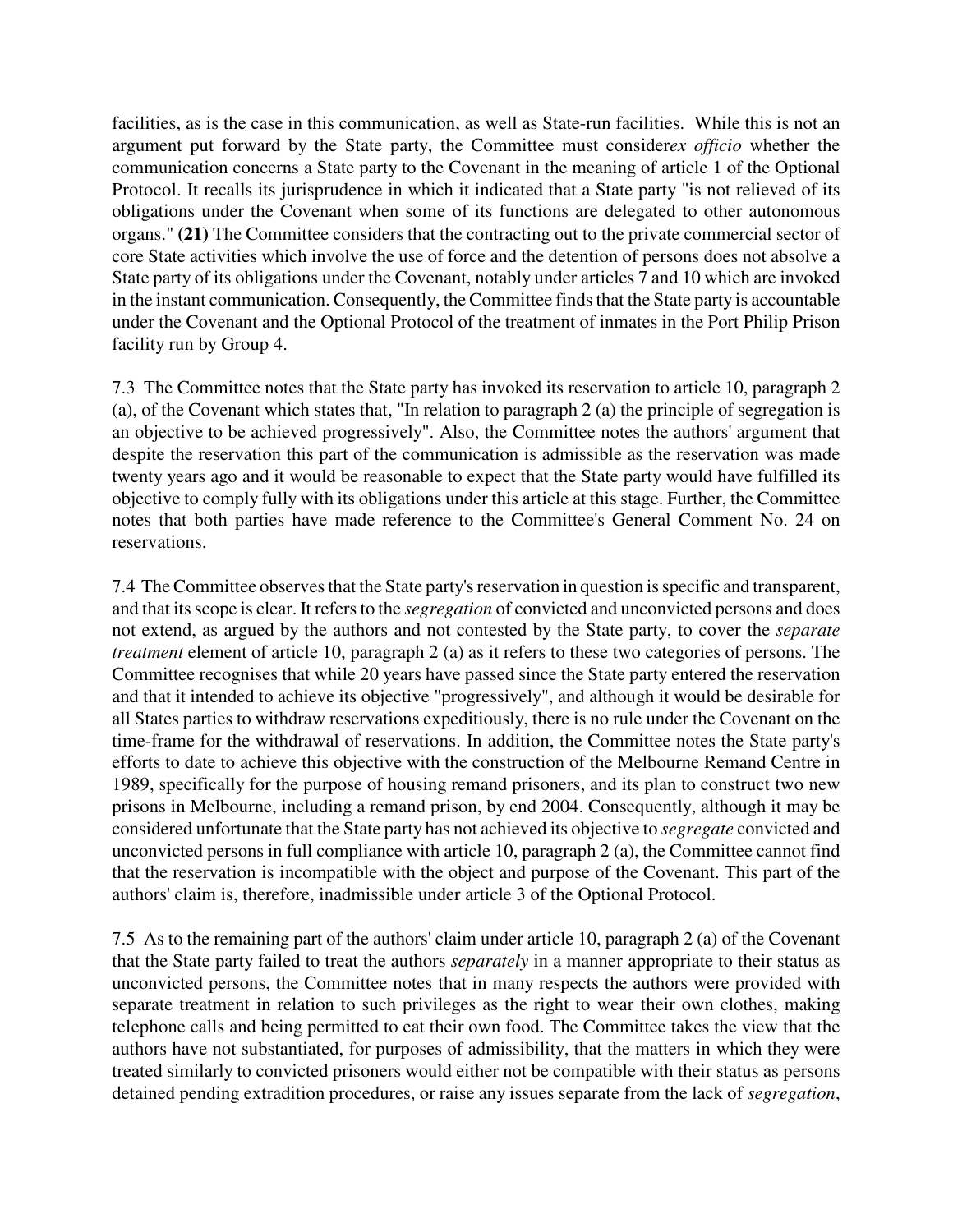a matter covered by the reservation by the State party. Consequently, the Committee finds this part of the authors' claim inadmissible under article 2 of the Optional Protocol.

7.6 With respect to the claim that the authors' right to be presumed innocent was violated by not segregating or treating them separately from convicted prisoners, the Committee recalls article 14, paragraph 2, only relates to individuals charged with a criminal offence. As the authors were not charged by the State party with a criminal offence, this claim does not raise an issue under the Covenant and the Committee, therefore declares it inadmissible *ratione materiae* under article 3 of the Optional Protocol.

7.7 With respect to the authors' claim of a violation of their right to health, the Committee shares the State party's view that there is no such right protected *specifically* by provisions of the Covenant. The Committee considers that a failure to separate detainees with communicable diseases from other detainees could raise issues primarily under articles 6, paragraph 1, and 10, paragraph 1. **(22)** However, in the instant case the Committee considers that the authors have failed to substantiate their claim, which is therefore inadmissible, under article 2 of the Optional Protocol.

7.8 With respect to the authors' new claim (see paragraph 5.2) that the decision to transfer them from the unit with common prisoners to the high protection unit of Sirius East was arbitrary, as the authors could neither contest nor have reviewed the reasoning for such a transfer by a court, the Committee notes that the authors, who were detained under the Extradition Act, filed several habeas corpus applications while detained at Sirius East. The Committee notes that the authors have failed to substantiate, for purposes of admissibility, what separate issue under the Covenant would arise due to the alleged arbitrariness. Consequently, this claim is inadmissible under article 2 of the Optional Protocol.

7.9 The Committee finds no obstacles to the admissibility of the claims of a violation of articles 7 and 10, paragraph 1. These claims should be considered forthwith on the merits.

# *Consideration of the merits*

8.1 The Human Rights Committee has considered the present communication in light of all the information made available to it by the parties, as provided in article 5, paragraph 1, of the Optional Protocol.

8.2 With respect to the claim that the State party violated articles 7 and 10, paragraph 1, because of prison conditions and the treatment to which the authors were subjected, the Committee notes that the allegations of shackling the authors with 12 link shackles, subsequently replaced by 17 link ones during transport to and from prison, and of having stripped and subjected them to cavity searches after each visit, are factually uncontested by the State party. However, the State party has provided justification for the treatment in question, explaining that the assessment of the authors flight risk was made because they had in the past evaded arrest through the use of false travel and identity documents, that they had access to considerable financial resources; had made payments to other prisoners, and that prison intelligence had reported incidents of other prisoners offering to assist any escape in return for financial payment. Also, the State party has explained that the authors were not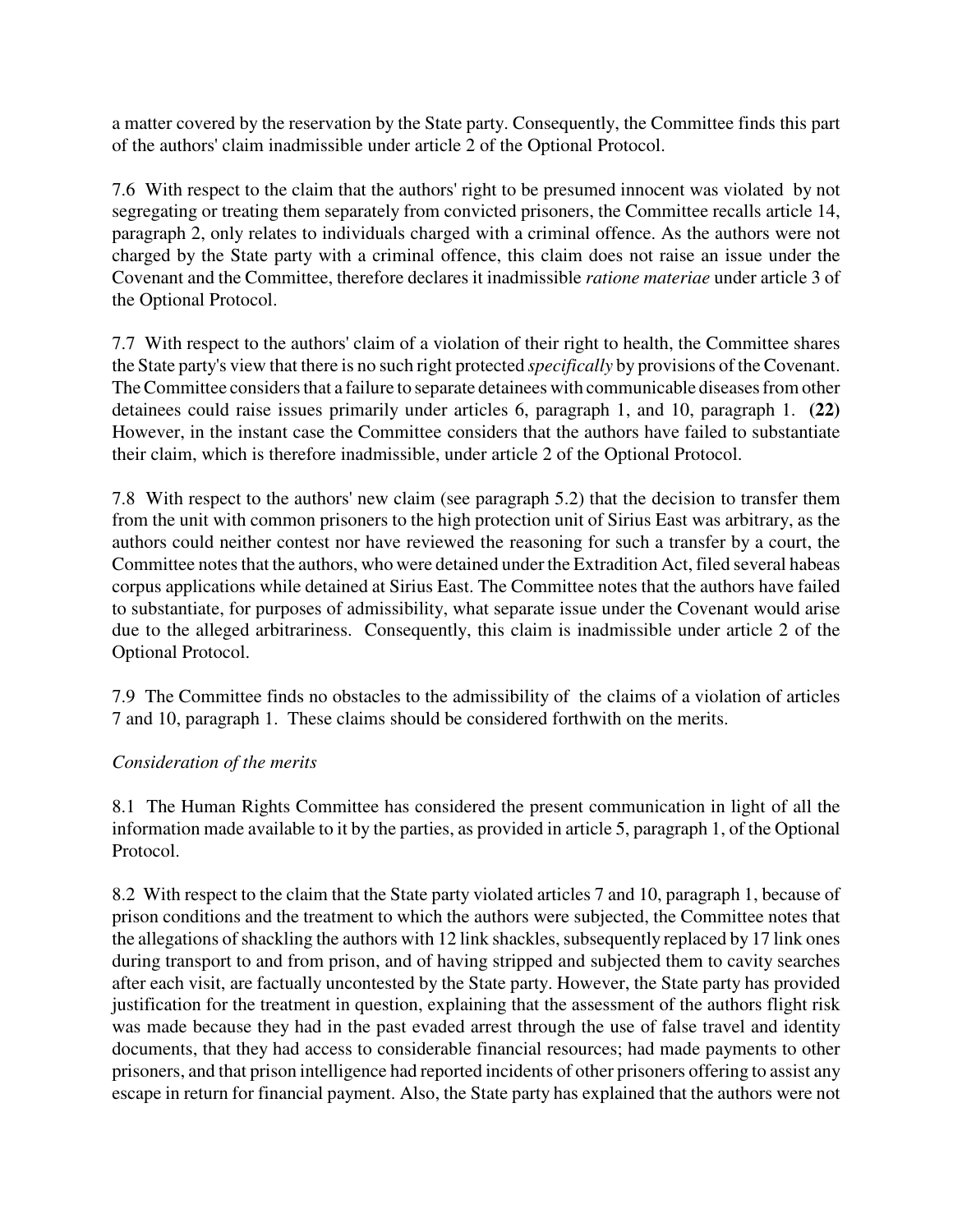singled out for searches but that the searches were carried out in a manner designed to minimise the embarrassment to them, and were carried out only to ensure the safety and security of the prison. In the assessment of the Committee, there has been no violation of article 7 or article 10, paragraph 1, in these respects.

8.3 As to the issues raised by the authors' detention for an hour in a triangular "cage", the Committee notes the State party's justification that this holding cell was the only one capable of holding two persons at the time, and that the authors requested to be placed together. In the Committee's view, a failure to have a cell sufficient adequately to hold two persons is insufficient explanation for requiring two prisoners to alternately stand and sit, even if only for an hour, within such an enclosure. In the circumstances, the Committee considers this incident to disclose a violation of article 10, paragraph 1, of the Covenant.

9. The Human Rights Committee, acting under article 5, paragraph 4, of the Optional Protocol to the International Covenant on Civil and Political Rights, is of the view that the facts as found by the Committee reveal a violation by Australia of article 10, paragraph 1, of the International Covenant on Civil and Political Rights.

10. Pursuant to article 2, paragraph 3 (a) of the Covenant, the Committee concludes that the authors are entitled to an effective remedy of compensation for both authors. The State party is under an obligation to ensure that similar violations of the Covenant do not occur in the future.

11. Bearing in mind that, by becoming a State party to the Optional Protocol, the State party has recognised the competence of the Committee to determine whether there has been a violation of the Covenant or not and that, pursuant to article 2 of the Covenant, the State party has undertaken to ensure to all individuals within its territory and subject to its jurisdiction the rights recognised in the Covenant and to provide an effective and enforceable remedy in case a violation has been established, the Committee wishes to receive from the State party, within 90 days, information about the measures taken to give effect to its Views. The State party is also requested to publish the Committee's Views.

[ Adopted in English, French and Spanish, the English text being the original version. Subsequently to be issued in Arabic, Chinese and Russian as part of the Committee's annual report to the General Assembly.]

\* The following members of the Committee participated in the examination of the present communication: Mr. Abdelfattah Amor, Mr. Prafullachandra Natwarlal Bhagwati, Mr. Alfredo Castillero Hoyos, Mr. Franco Depasquale, Mr. Maurice Glèlè Ahanhanzo, Mr. Walter Kälin, Mr. Ahmed Tawfik Khalil, Mr. Rafael Rivas Posada, Sir Nigel Rodley, Mr. Martin Scheinin, Mr. Hipólito Solari Yrigoyen and Mr. Roman Wieruszewski.

Pursuant to Rule 85 of the Committee's rules of procedure, Sir Nigel Rodley did not participate in the adoption of the views.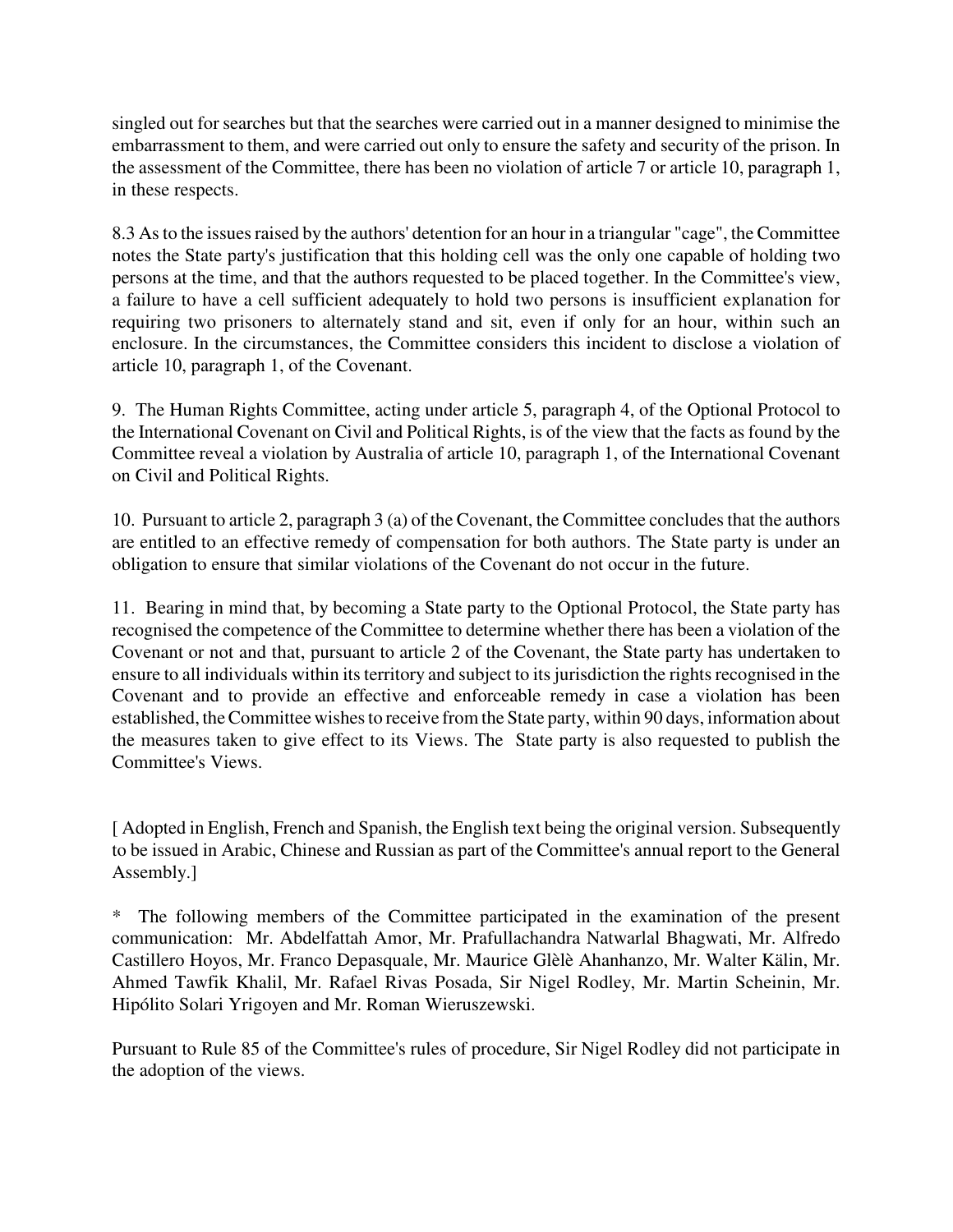The text of one individual opinion signed by Committee member Mr. Hipólito Solari-Yrigoyen is appended to the present document.

# **APPENDIX**

#### **Individual opinion by Committee member**

#### **Mr. Hipólito Solari-Yrigoyen (dissenting)**

I disagree with the present communication on the grounds set forth below:

8.2 With regard to the claim that the State party violated articles 7 and 10, paragraph 1, because of the prison conditions and treatment to which the authors were subjected and because, every time Pasini leaves the prison, he is shackled with 12 to 17 link shackles and, after each visit, he is stripped and searched, as he is before and after every time he is taken to court; and that this means he may be subjected to cavity searches more than three times a day and has to put up with the pushing and shoving and general violence of the prison guards, the Committee takes note of the fact that the State party has not contested any of these facts. It has, however, tried to justify them on the grounds that Pasini might be a flight risk. The Committee understands that the State party has ways and means of preventing a flight risk without using humiliating and unnecessary methods that are incompatible with respect for the inherent dignity of the human person and the treatment to which anyone deprived of his liberty is entitled. The Committee therefore considers that there has been a violation of articles 7 and 10, paragraph 1, of the Covenant.

[Signed] Hipólito Solari-Yrigoyen 8 August 2003

[Adopted in English, French and Spanish, the Spanish text being the original version. Subsequently to be issued also in Arabic, Chinese and Russian as part of the Committee's annual report to the General Assembly.]

#### **Notes**

1. According to the State party, warrants were issued for Cabal on 11 November 1998, and for Pasini on 27 November 1998.

2. The authors do not state why they were held in this "cage". In its findings of fact, the Human Rights and Equal Opportunity Commission stated that "they were placed in a small triangular cell at the Melbourne Custody Centre on 17 December 1999".

3. The authors refer to remarks made by judges in the cases of Cabal v. United Mexican States, an unsuccessful bail application, and Cabal & Pasini v. Secretary, Department of Justice (Victoria) &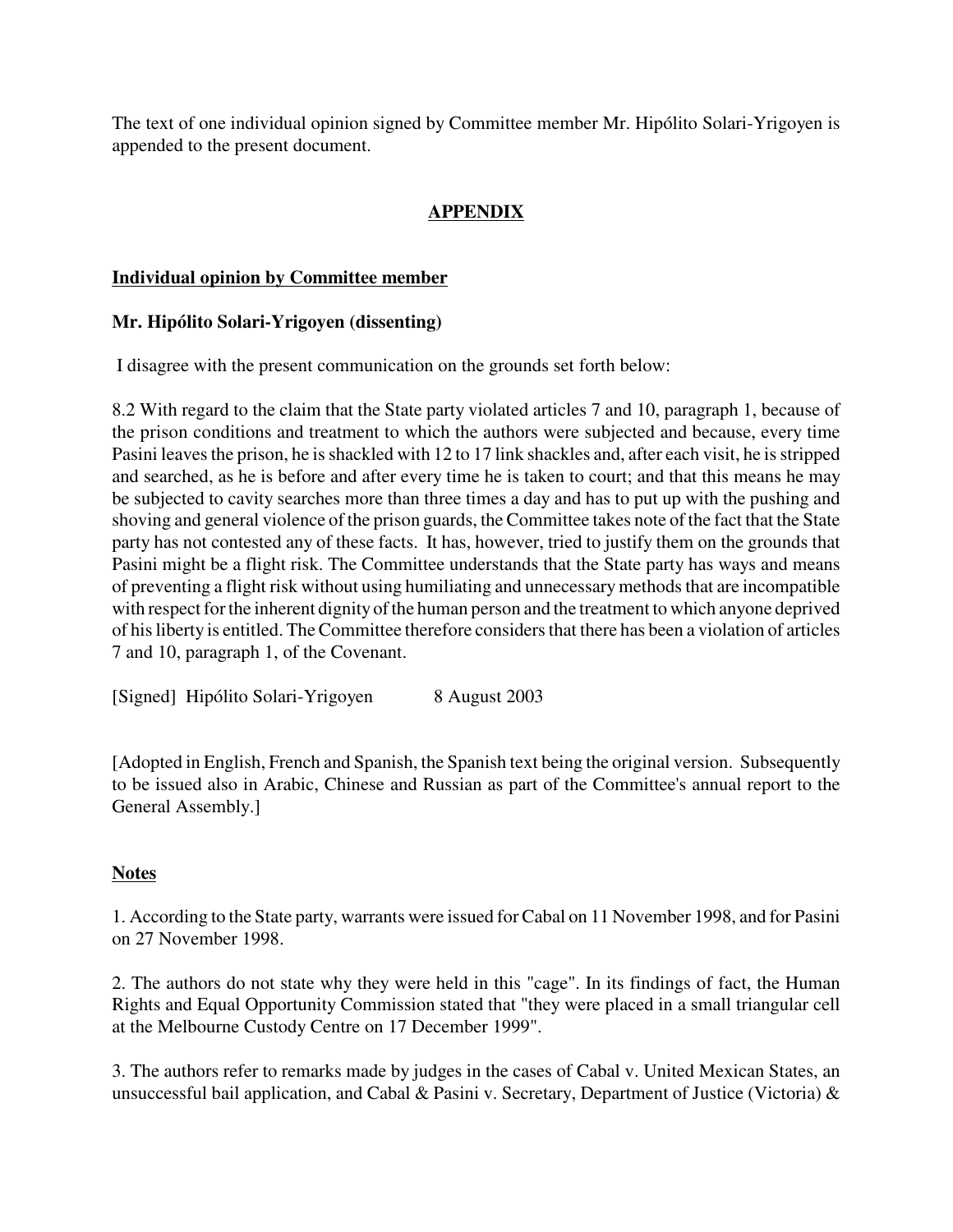Lisa Hannon, an habeas corpus application.

4. Peniche v Vanstone [1999] FCA 1688

5. Although the authors' were neither segregated nor treated separately from convicted prisoners from the time they were detained in Port Philip Prison, their complaint relates to the period of detention in the Sirius East Unit of Port Philip Prison from August 1999 to 6 September 2001 with respect to Cabal and August 1999 to date with respect to Pasini.

6. The authors refer to the Commentary on the Covenant by M. Nowak and the "Guide to the *Travaux Préparatoires*" by M. Bossuyt.

7. General Comment 21, Replaces general comment 9 concerning humane treatment of persons deprived of liberty, Article 10, Forty-fourth session, 1992.

8. The authors refer to the Committee's jurisprudence in *Berry v. Jamaica, Case No. 330/1988, Views adopted on 7 April 1994* and *Griffin v. Spain, Case No.493/1992, Views adopted on 4 April 1995*

9. CCPR/C/AUS798/4: Australia 4/8/99.

10. The State party refers to the explanation provided by the Head of Operations in a letter dated 6 August 1999 to the Assistant Manager Sentence Management, "Prisoners in Pencihe's unit, Scarborough South, claim that he [Cabal] cannot continue to do what he is doing to fellow prisoners [promising to provide them with money and then not doing so], and that the time is quickly arriving when he will be severely assaulted, or worse. Prisoners have stated that whilst he has been accommodated in Scarborough South, he has been looked after, and has not readily associated with other prisoners. But the prisoners stressed that they believe he will be assaulted in the near future. I firmly believe that prisoners have reached the point of enough talking, and physical response is the only method in which they wish to deal with this matter"

11. *Communication No. 832/1998, Decision adopted on 25 July 2001. .*

12. The State party refers to, M. Bossuyt, Guide to the "*Travaux Préparatoires*" of the International Covenant on Civil and Political Rights (1987), page 226.

13. HRI/GEN/1/Rev.4

14. The State party refers *to Morael v France, Case No. 207/1986, Views adopted on 28 July 1989; WJH v The Netherlands, Case No. 408/1990, Decision adopted on 22 July 1992; WBE v The Netherlands, CaseNo. 432/1990, Decision adopted on23 October 1992.* 

15. The State party refers to M Nowak, UN Covenant on Civil and Political Rights: CCPR Commentary (1993) page 185.

16. N Rodley, *The Treatment of Prisoners under International Law* (1999) (2nd ed), pages 280 and